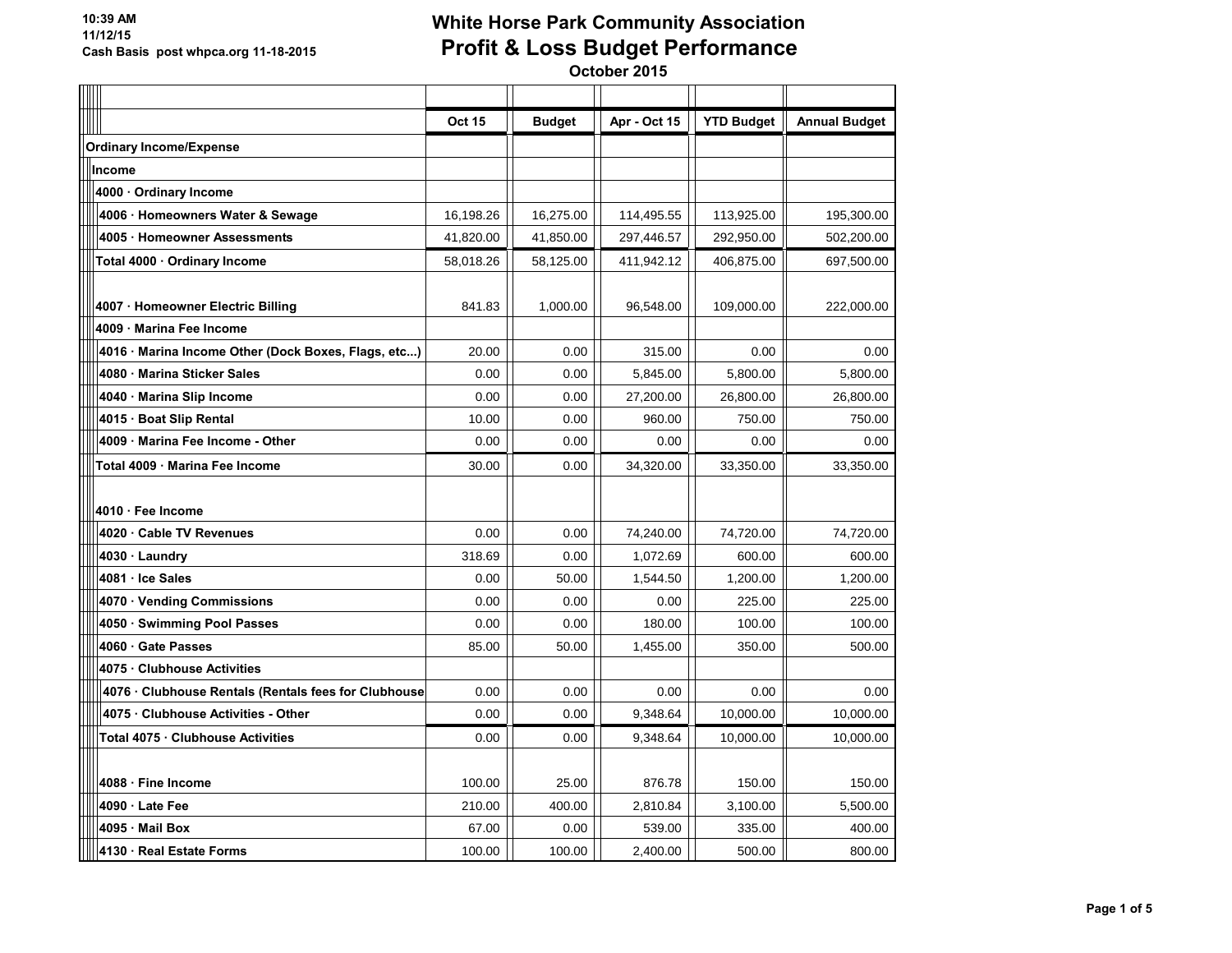| $\overline{\phantom{0}}$ |                                  | <b>Oct 15</b> | <b>Budget</b> | Apr - Oct 15 | <b>YTD Budget</b> | <b>Annual Budget</b> |
|--------------------------|----------------------------------|---------------|---------------|--------------|-------------------|----------------------|
|                          | 4010 Fee Income - Other          | 45.00         | 0.00          | 1,828.75     | 0.00              | 0.00                 |
|                          | Total 4010 · Fee Income          | 925.69        | 625.00        | 96,296.20    | 91,280.00         | 94,195.00            |
|                          |                                  |               |               |              |                   |                      |
|                          | 4097 · Interest Income           |               |               |              |                   |                      |
|                          | 4098 · Interest Bank of OC       | 0.00          | 60.00         | 444.99       | 420.00            | 750.00               |
|                          | 4099 Interest CDs                | 0.00          | 25.00         | 456.82       | 175.00            | 275.00               |
|                          | 4097 · Interest Income - Other   | 0.00          | 35.00         | 33.78        | 105.00            | 150.00               |
|                          | Total 4097 · Interest Income     | 0.00          | 120.00        | 935.59       | 700.00            | 1,175.00             |
|                          |                                  |               |               |              |                   |                      |
|                          | 4065 Miscellaneous Receipts      | 0.00          | 30.00         | 389.24       | 250.00            | 400.00               |
|                          | <b>Total Income</b>              | 59,815.78     | 59,900.00     | 640,431.15   | 641,455.00        | 1,048,620.00         |
|                          |                                  |               |               |              |                   |                      |
|                          | <b>Gross Profit</b>              | 59,815.78     | 59,900.00     | 640,431.15   | 641,455.00        | 1,048,620.00         |
|                          |                                  |               |               |              |                   |                      |
|                          | <b>Expense</b>                   |               |               |              |                   |                      |
|                          | 6169 · Equipment Expense         |               |               |              |                   |                      |
|                          | 6172 · Equipment Purchase        | 0.00          | 8.73          | 2,085.52     | 1,072.83          | 2,500.00             |
|                          | 6330 Equipment Repairs           | 0.00          | 190.00        | 274.19       | 1,877.45          | 2,000.00             |
|                          | 6171 · Equipment Gas             | 40.49         | 0.00          | 239.08       | 166.54            | 400.00               |
|                          | 6170 · Equipment Rental          | 0.00          | 50.00         | 111.36       | 750.00            | 1,300.00             |
|                          | 6169 · Equipment Expense - Other | 0.00          | 0.00          | 0.00         | 0.00              | 0.00                 |
|                          | Total 6169 Equipment Expense     | 40.49         | 248.73        | 2,710.15     | 3,866.82          | 6,200.00             |
|                          |                                  |               |               |              |                   |                      |
|                          | 6000 Operations                  |               |               |              |                   |                      |
|                          | 6320 Computer Repairs            | 0.00          | 25.00         | 0.00         | 345.52            | 500.00               |
|                          | 6230 · Licenses and Permits      | 0.00          | 0.00          | 1,419.00     | 350.00            | 350.00               |
|                          | 6260 · Printing and Reproduction | 273.36        | 250.00        | 3,992.40     | 1,750.00          | 3,000.00             |
|                          | 6160 Dues and Subscriptions      | 39.99         | 60.00         | 665.91       | 130.00            | 200.00               |
|                          | 6350 Drug and Alcohol Testing    | 0.00          | 50.00         | 0.00         | 350.00            | 500.00               |
|                          | 6250 · Postage and Delivery      | 213.58        | 50.00         | 2,082.04     | 1,700.00          | 2,500.00             |
|                          | 6340 · Telephone                 | 512.99        | 203.79        | 2,327.22     | 2,195.44          | 3,900.00             |
|                          | 6105 Advertising                 | 0.00          | 30.00         | 0.00         | 144.00            | 200.00               |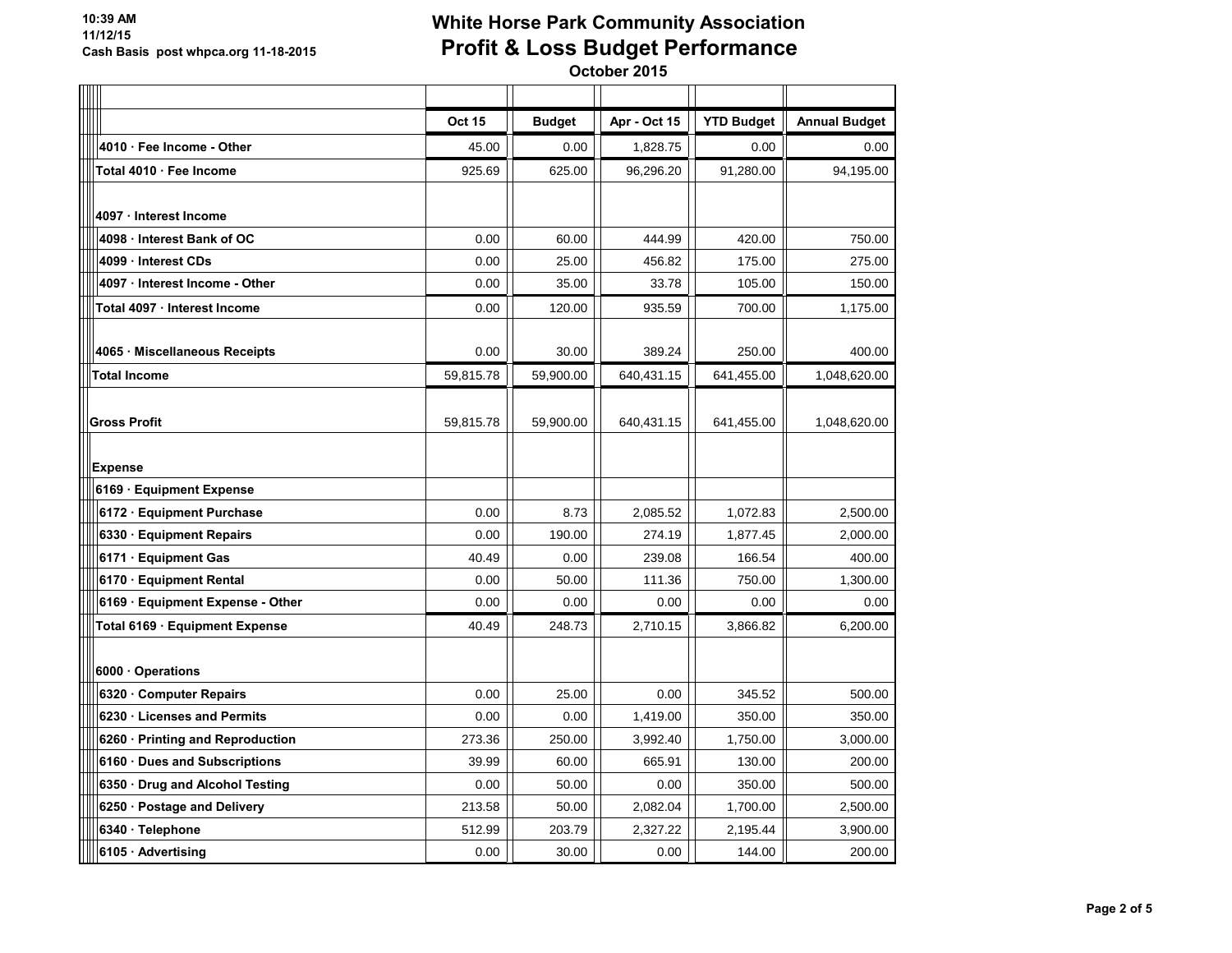#### **10:39 AM 11/12/15 Cash Basis post whpca.org 11-18-2015**

# **White Horse Park Community Association Profit & Loss Budget Performance**

| $\frac{1}{\sqrt{2}}$ |                                  | Oct 15    | <b>Budget</b> | Apr - Oct 15 | <b>YTD Budget</b> | <b>Annual Budget</b> |
|----------------------|----------------------------------|-----------|---------------|--------------|-------------------|----------------------|
|                      | Total 6000 · Operations          | 1,039.92  | 668.79        | 10,486.57    | 6,964.96          | 11,150.00            |
|                      |                                  |           |               |              |                   |                      |
|                      | 6109 · Automobile Expenses       |           |               |              |                   |                      |
|                      | 6111 Automobile Gas              | 207.95    | 350.00        | 2.185.14     | 2,450.00          | 4,000.00             |
|                      | 6110 · Repairs & Maintenance     | 0.00      | 0.00          | 2,932.35     | 600.00            | 600.00               |
|                      | Total 6109 · Automobile Expenses | 207.95    | 350.00        | 5,117.49     | 3,050.00          | 4,600.00             |
|                      |                                  |           |               |              |                   |                      |
|                      | 6115 Bad Debt                    | 0.00      | 50.00         | 5,079.72     | 350.00            | 500.00               |
|                      | 6120 Bank Service Charges        | (10.00)   | 10.00         | 196.74       | 100.00            | 150.00               |
|                      | 6192 · Interest Expense          | 0.00      | 200.00        | 1,695.16     | 1,400.00          | 2,500.00             |
|                      | 6240 · Miscellaneous             | 0.00      | 125.00        | 556.29       | 875.00            | 1,500.00             |
|                      | 6270 Professional Fees           |           |               |              |                   |                      |
|                      | 6280 · Legal Fees                | 0.00      | 0.00          | 400.00       | 2,000.00          | 2,000.00             |
|                      | 6565 · Accounting                | 0.00      | 325.00        | 1,950.00     | 3,375.00          | 5,000.00             |
|                      | 6270 · Professional Fees - Other | 0.00      | 0.00          | 0.00         | 0.00              | 0.00                 |
|                      | Total 6270 · Professional Fees   | 0.00      | 325.00        | 2,350.00     | 5,375.00          | 7,000.00             |
|                      |                                  |           |               |              |                   |                      |
|                      | 6300 · Repairs                   |           |               |              |                   |                      |
|                      | 6331 · Boat Yard                 | 99.05     | 206.00        | 1,082.14     | 2,489.00          | 3,000.00             |
|                      | 6326 Water and Sewer             | 4,418.79  | 1,000.00      | 16,180.89    | 7,000.00          | 11,000.00            |
|                      | 6310 Building Repairs            | 5,773.43  | 1,000.00      | 9,442.90     | 7,000.00          | 12,000.00            |
|                      | 6315 · Grounds - Repairs         | 0.00      | 500.00        | 7,283.75     | 3,500.00          | 6,000.00             |
|                      | 6317 Electrical - Repairs        | 997.81    | 601.40        | 1,879.10     | 8,880.94          | 10,000.00            |
|                      | 6325 · Pool repairs              | 0.00      | 0.00          | 0.00         | 8,600.00          | 8,600.00             |
|                      | Total 6300 · Repairs             | 11,289.08 | 3,307.40      | 35,868.78    | 37,469.94         | 50,600.00            |
|                      |                                  |           |               |              |                   |                      |
|                      | 6359 Clubhouse                   |           |               |              |                   |                      |
|                      | 6361 · Supplies                  | 15.50     | 59.21         | 407.33       | 1,721.30          | 2,000.00             |
|                      | 6360 Clubhouse Activities        | 681.47    | 0.00          | 6,298.30     | 8,000.00          | 8,000.00             |
|                      | Total 6359 · Clubhouse           | 696.97    | 59.21         | 6,705.63     | 9,721.30          | 10,000.00            |
|                      |                                  |           |               |              |                   |                      |
|                      | 6329 Waterfront                  |           |               |              |                   |                      |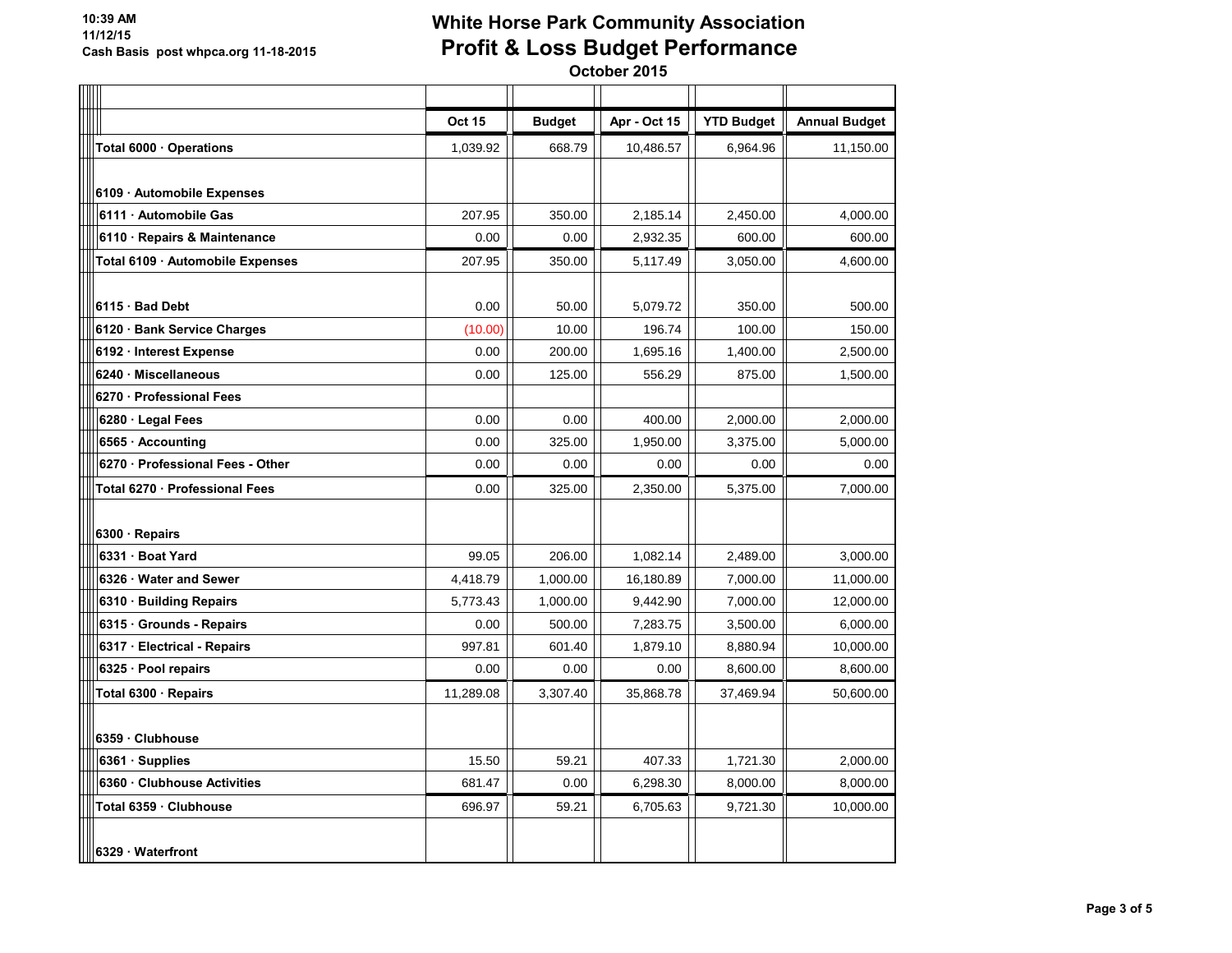|                                        | <b>Oct 15</b> | <b>Budget</b> | Apr - Oct 15 | <b>YTD Budget</b> | <b>Annual Budget</b> |
|----------------------------------------|---------------|---------------|--------------|-------------------|----------------------|
| 6332 Marina Repairs                    | 0.00          | 0.00          | 850.13       | 1,000.00          | 1,000.00             |
| 6333 Marina expenses                   | 200.00        | 0.00          | 1,925.43     | 1,000.00          | 1,000.00             |
| Total 6329 Waterfront                  | 200.00        | 0.00          | 2.775.56     | 2,000.00          | 2,000.00             |
|                                        |               |               |              |                   |                      |
| 6362 Playground Expenses               | 0.00          | 0.00          | 3,894.97     | 3,000.00          | 3,000.00             |
| 6390 Utilities                         |               |               |              |                   |                      |
| 6400 Electric                          | 25,580.00     | 26,004.00     | 167,564.46   | 157,021.00        | 222,000.00           |
| 6405 Propane                           | 377.97        | 350.57        | 1,046.85     | 2,068.44          | 4,000.00             |
| 6410 Water & Sewage                    | 48,825.00     | 48,825.00     | 146,475.00   | 146,475.00        | 195,300.00           |
| 6420 Cable TV                          | 6,641.57      | 6,295.25      | 46,219.67    | 43,523.75         | 75,000.00            |
| Total 6390 · Utilities                 | 81,424.54     | 81,474.82     | 361,305.98   | 349,088.19        | 496,300.00           |
|                                        |               |               |              |                   |                      |
| 6429 Contracts                         |               |               |              |                   |                      |
| 6436 · Heating & Airconditioning Annua | 0.00          | 0.00          | 0.00         | 500.00            | 500.00               |
| 6431 · Alarm System                    | 95.37         | 125.00        | 562.94       | 875.00            | 1,500.00             |
| 6432 Ice                               | 88.20         | 36.00         | 943.20       | 800.00            | 800.00               |
| 6433 Lawn Service                      | 4,650.00      | 6,975.00      | 55,264.00    | 55,567.68         | 61,500.00            |
| 6434 · Pool Management                 | 58.00         | 0.00          | 24,927.75    | 23,600.00         | 23,600.00            |
| 6435 · Security Service                | 6,600.62      | 6,483.49      | 46,362.85    | 49,203.07         | 86,000.00            |
| 6430 Trash Collection                  | 4,942.04      | 900.00        | 21,403.51    | 19,576.68         | 24,000.00            |
| Total 6429 Contracts                   | 16,434.23     | 14,519.49     | 149,464.25   | 150,122.43        | 197,900.00           |
|                                        |               |               |              |                   |                      |
| 6560 · Payroll Expenses                |               |               |              |                   |                      |
| 6563 · Payroll Park Manger             | 1,194.00      | 1,500.00      | 11,634.00    | 10,500.00         | 18,000.00            |
| 6564 · Payroll Administrative          | 5,968.13      | 5,200.00      | 35,954.76    | 36,400.00         | 62,400.00            |
| 6561 · Payroll - Maintenance           | 4,486.00      | 3,833.34      | 27,193.25    | 26,833.38         | 46,000.00            |
| 6566 · Payroll - Seasonal              | 0.00          | 0.00          | 0.00         | 2,000.00          | 2,000.00             |
| 6567 · Payroll - Housekeeping          | 309.75        | 345.00        | 2,928.75     | 2,640.00          | 3,200.00             |
| 6568 · Payroll Expense Other           | 0.00          | 0.00          | 0.00         | 0.00              | 0.00                 |
| 6630 · Payroll Taxes                   | 914.77        | 918.36        | 5,944.87     | 6,647.50          | 11,000.00            |
| 6660 Taxes - Unemployment              | 43.56         | 833.34        | 2,079.69     | 5,833.38          | 10,000.00            |
| 6560 · Payroll Expenses - Other        | 22.75         | 0.00          | 142.50       | 0.00              | 0.00                 |